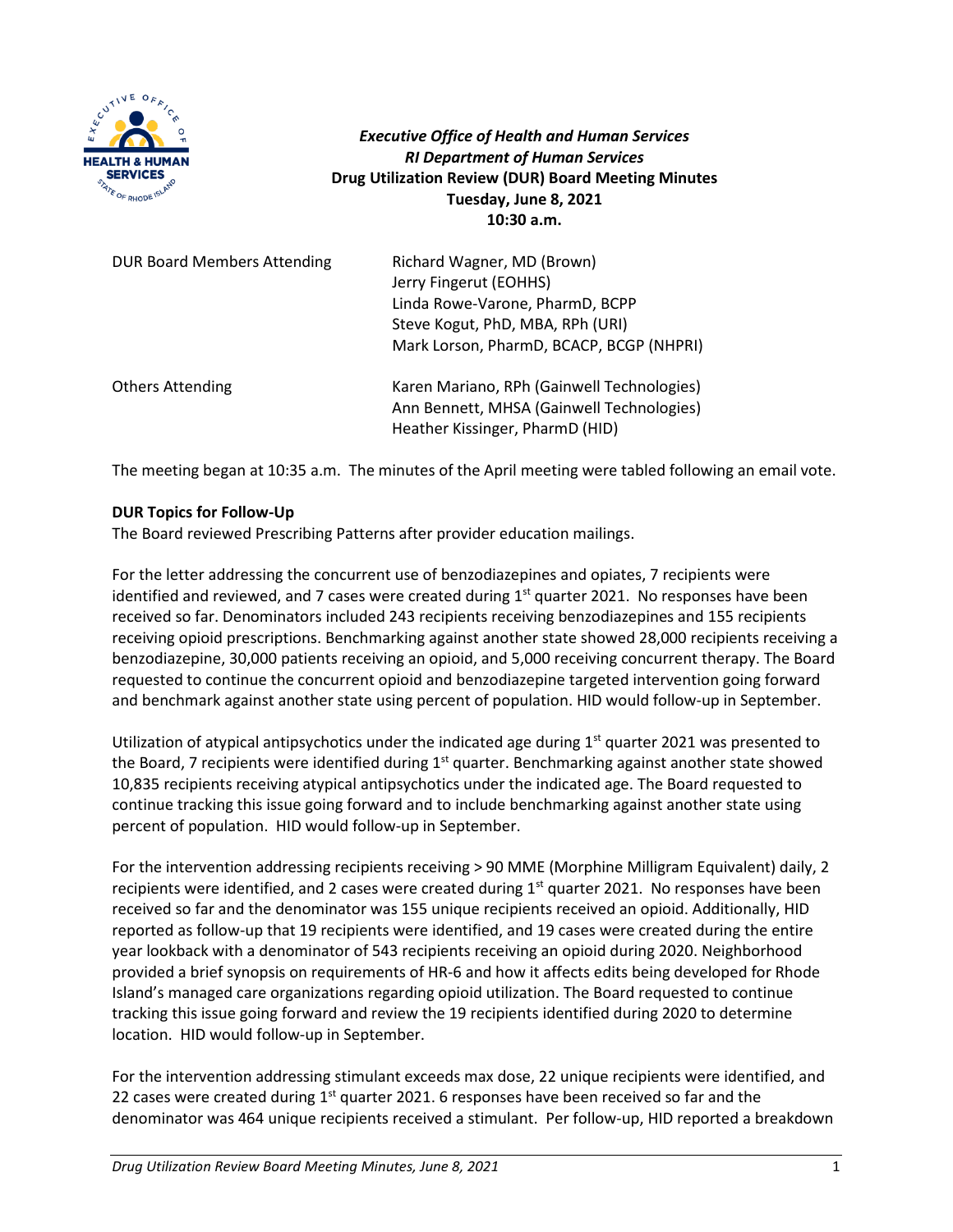of all recipients who were identified by the stimulant max dose criteria for 1<sup>st</sup> quarter data, including age, medication, dose received, and specifically recipients ≥ 40 years of age receiving stimulants exceeding the max dose with a history or risk of cardiovascular disease. HID reported that benchmarking against another state was not an option due to the same criteria not being active in other states. Neighborhood reported that they discussed enacting quantity limits on stimulants but due to COVID the project was put on hold. The Board requested HID to repeat the mailer for 2<sup>nd</sup> quarter 2021 and report on any prescriber trends identified. HID would follow-up in September.

For the request to review patients receiving an opioid with no naloxone, 8 recipients and 8 cases were created with no responses received during  $1<sup>st</sup>$  quarter 2021. Denominator for opioid utilization during  $1<sup>st</sup>$ quarter was 155 unique recipients. The Board requested to modify the criteria to look back 365 days for naloxone use and to also add a lookback of 365 days to the poisoning diagnosis in the alternate opioid non naloxone criteria. The Board requested to continue the mailer for 2<sup>nd</sup> quarter 2021. HID would follow-up in September.

For the intervention addressing tramadol utilization, HID reported that 21 unique recipients received 48 total prescriptions for tramadol products during 1<sup>st</sup> quarter 2021. 1 unique recipient was targeted for concurrent use of tramadol with sertraline which can increase the risk of seizure. The Board requested references used for the tramadol/sertraline criteria and to view all tramadol criteria to determine if any needed to be suppressed. HID would follow-up via email. The Board requested to continue review of the tramadol criteria for intervention on a monthly basis. HID would follow-up in September.

Outside of the requested specialty mailing requests, HID presented information regarding 4 additional follow-up items: naloxone utilization, movement disorder/tardive dyskinesia medication utilization, SGLT-2 and GLP-1 agent utilization, and chronic PPI utilization.

For the follow-up item addressing naloxone utilization, HID reported that 37 prescriptions were filled for 37 unique recipients during  $1<sup>st</sup>$  quarter 2021. The Board requested HID to continue utilization review and include benchmarking against another state using percent of population. HID would follow up in September.

For the follow-up item addressing the newer movement disorder/tardive dyskinesia medication utilization, HID reported that 1 unique recipient received Austedo during  $1<sup>st</sup>$  quarter 2021. Recipient specifics were shared with the Board, including dose, concurrent antipsychotics received, and relevant diagnoses. The Board discussed a recent article and video about a patient who was receiving aripiprazole who developed tardive dyskinesia. The Board requested to continue tracking utilization for  $2<sup>nd</sup>$  quarter 2021 and include prescriber specialty for the movement disorder medications. HID would follow-up in September.

For the follow-up item addressing the utilization of SGLT-2 and GLP-1 agents, HID reported that 33 unique recipients received these agents during 1<sup>st</sup> quarter 2021. Per follow-up, HID reported that 30 recipients had a diagnosis of diabetes, 1 recipient had a diagnosis of cardiovascular disease without diabetes, and 2 recipients did not have any diagnosis data or other medications that would indicate the indication for use. The Board requested to know if any prescriptions for Rybelsus were filled during  $1<sup>st</sup>$ quarter. HID stated there were no prescriptions filled for Rybelsus during the quarter. Neighborhood commented that utilization for Rybelsus remains low and the injectable GLP-1 agonists have more utilization, potentially due to once weekly administration. The Board requested to continue tracking utilization for 2<sup>nd</sup> quarter 2021. HID would follow-up in September.